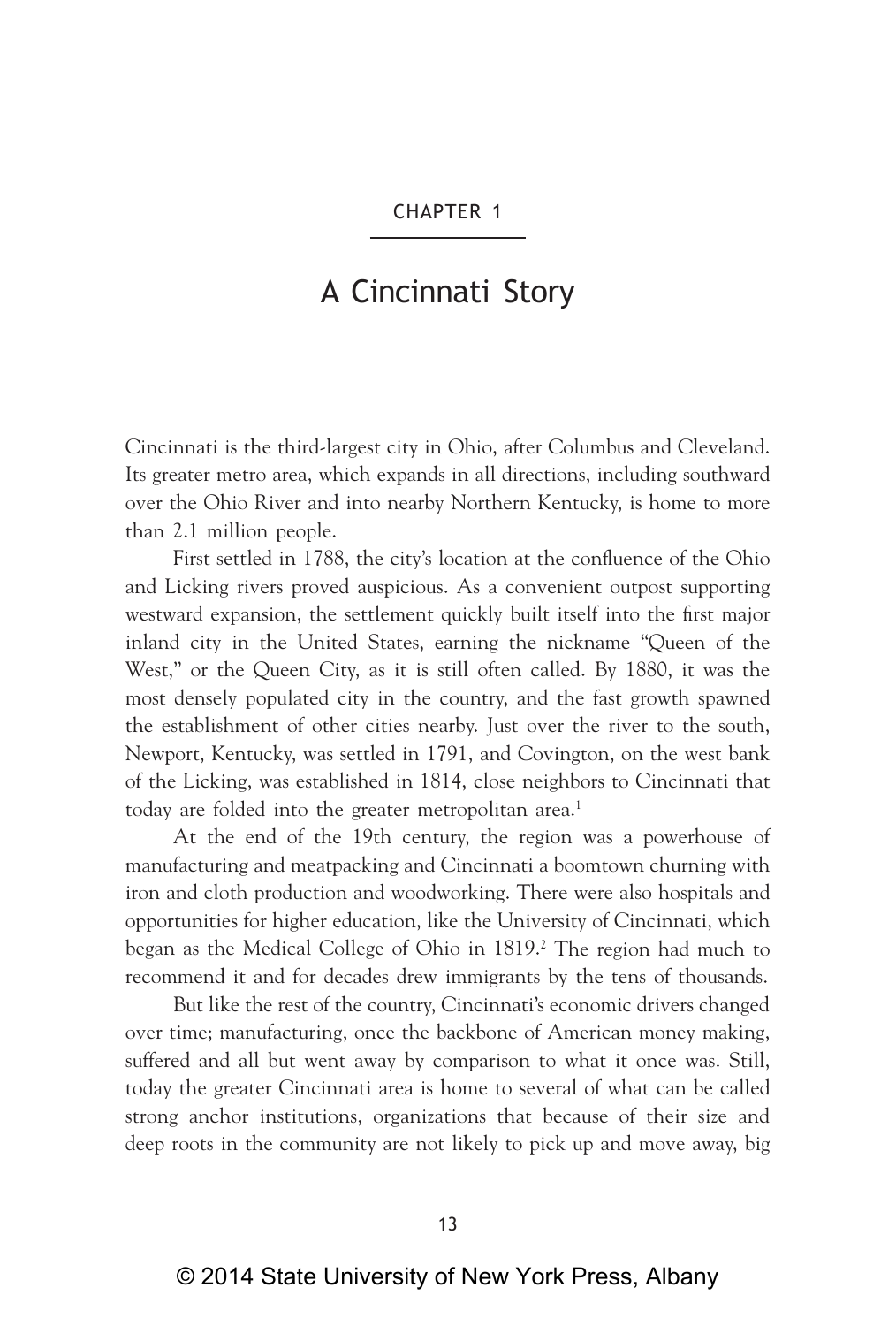businesses that are big employers. It is headquarters to nine Fortune 500 companies—household-name powerhouses like Procter & Gamble, Kroger, and Macy's, to name a few. The greater region is also home to many colleges and universities, as well as nearly 40 hospitals and, of course, beloved professional sports teams, the Bengals and the Reds.

But as the 20th century came to a close, while Cincinnati had many strengths and assets, there were also warning signs of significant challenges.

The Greater Cincinnati area reflected the national pattern of struggling urban education systems. Nearly half of Cincinnati Public School students were dropping out before graduating from high school.<sup>3</sup> The numbers were equally concerning when it came to other indicators of the community's "education health": Kindergarten-readiness rates were below 50 percent, and reading and math scores, college enrollment, retention, and graduation rates were below state and national averages.4 Too many Cincinnati-area students were leaving high school unprepared for the workforce or college, an untenable trajectory for the local economy and quality of life.

These results were alarming not just for parents, teachers, and school administrators but were enough to catch the attention of the broader community. Like many cities in the United States, there was already a multitude of programs and services in place to help at-risk students. But then why were the numbers slipping or stagnating at dangerously low levels? A handful of Cincinnati-area leaders found themselves asking this question in earnest.

Then, months before the events of 9/11 shook the nation to its core, Cincinnati experienced its own painful entrance to the 21st century, with three days of violent and destructive riots in April 2001 triggered by the killing of a young black man by police. Cincinnati, a city known as a good place to live and raise kids, was left embarrassed and stunned after the riots, Dan Horn of the *Cincinnati Enquirer* later wrote.5 Not only was the city's outward image damaged; its sense of self was shaken. The riots of April 2001 forced Cincinnati and its neighbors to acknowledge that for all the good reasons to call the region home, there was a stew of deep-seated problems that were getting worse.

This combination of destructive events and frightening economic and educational indicators left the city with a sense of urgency, priming leaders to look for new ways of approaching problem solving, an open stance that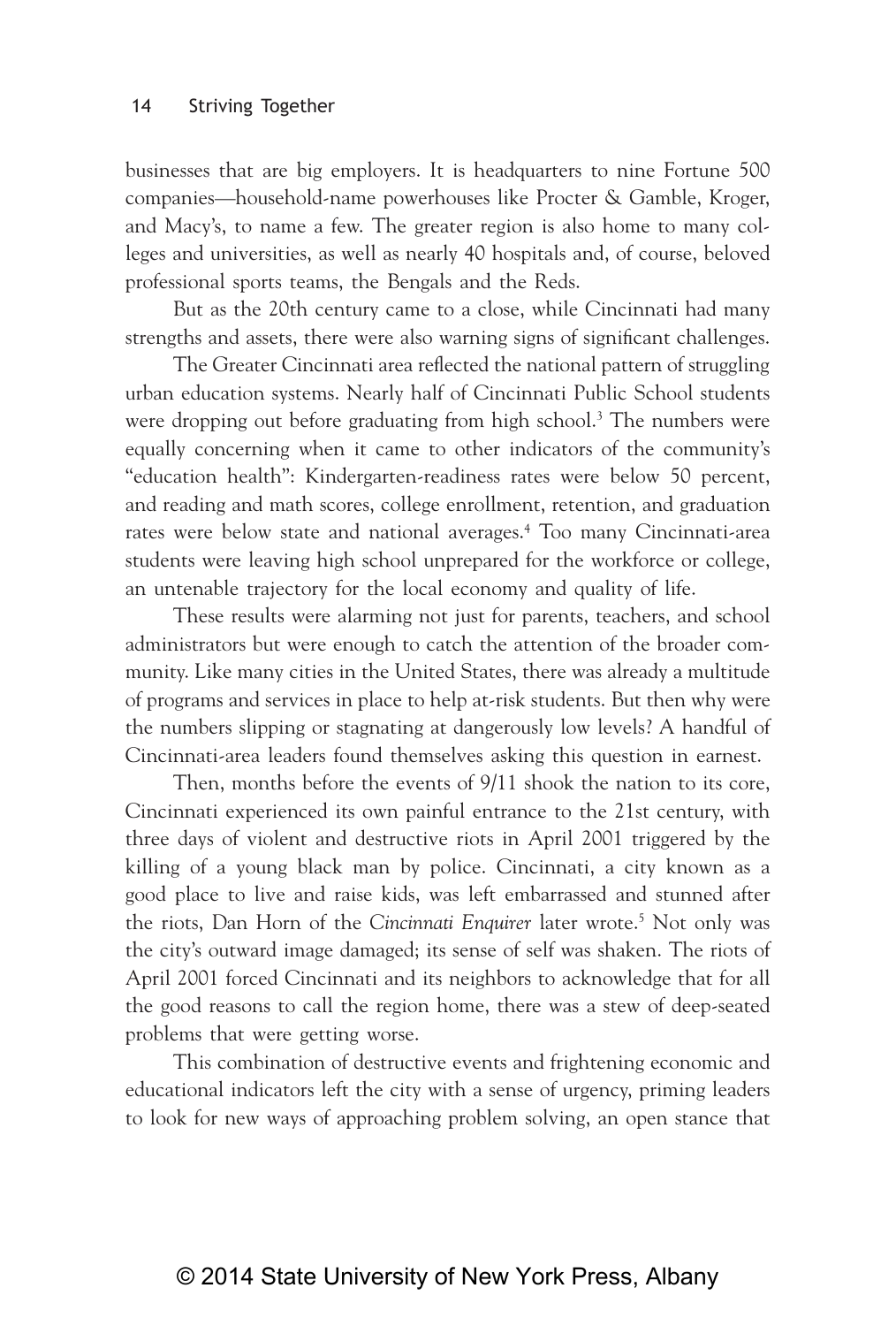may have opened the door just enough to allow for the embrace of a very different approach to education reform.

#### A New Kind of Collaboration

The work that ultimately evolved into the StrivePartnership was possible only through the participation of a wide range of leaders. There are many players, and many contributed their insights to this book. Chad Wick, then president and CEO of the KnowledgeWorks Foundation (KWF), had been thinking for some time about how to improve the systems that drive educational outcomes. At KWF, Chad had been involved with the creation of the Cincinnati Youth Collaborative in 1986–1987 and had been involved in local education issues for more than two decades. In that time, he recalled seeing many well-meaning interventions and projects fail to improve high school graduation rates, specifically. Try as they might, the graduation rate dial was virtually unchanged from the early 1990s to 2001. "My DNA is to look for system solutions," Chad said, "and the beauty of KnowledgeWorks was that it gave me an opportunity to patiently look into these kinds of solutions and invest in those that would further education and youth development in a systematic way."

Another key player was Kathy Merchant, president and CEO of the Greater Cincinnati Foundation (GCF). Kathy had long been tackling the city's quality of life and economic challenges with a group called Cincinnati Community Action Now (CAN), but she and her colleagues had yet to make a connection to education. According to Kathy,

CAN worked for nearly two years after the 2001 riots to identify a range of initiatives that would improve the lives and the prospect of a brighter future for everyone in our community, especially poor families and disenfranchised African Americans. . . . Those initiatives spanned early childhood education, getting jobs for "hard to hire" persons with criminal records and other barriers, affordable housing, better access to health care, and of course improving police/community relations.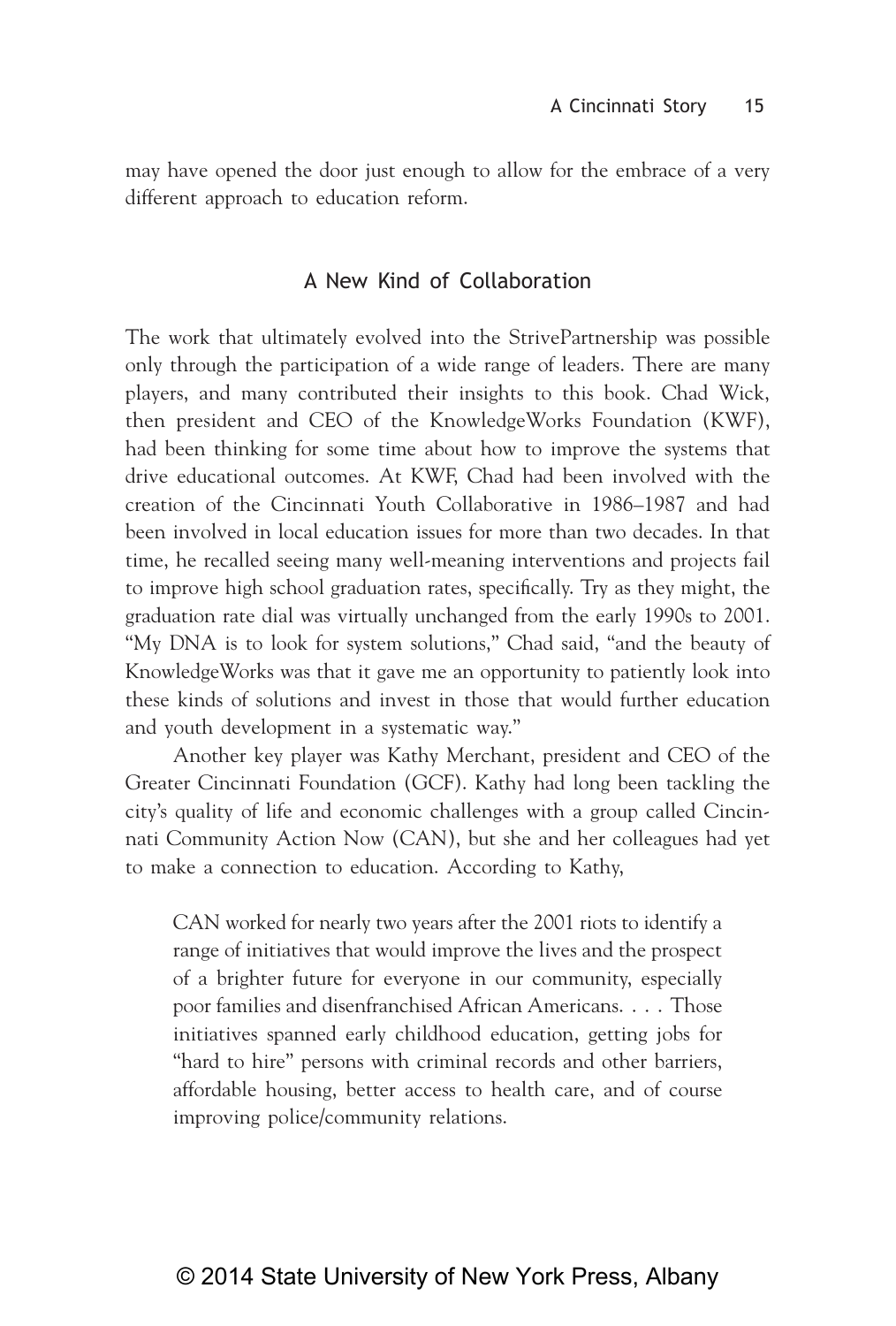When CAN completed its work in 2003, the group created Better Together Cincinnati, a collaboration of funders who pooled over \$7 million to support development of several new initiatives that CAN's leaders felt were missing in the package of solutions, including the Community Police Partnering Center and Minority Business Accelerator.

By 2005, those new initiatives were up and running, achieving small gains to advance the community's big goals. But, Kathy said, this was still not enough. "While acknowledging that reversing decades of lost opportunity would take a long time, and that GCF had chosen areas of focus wisely and well, we still felt that we were missing an important lever for change."

Chad's and Kathy's paths had been crossing regularly for many years, and the two had become close colleagues and friends. They saw the necessary connections to be made between schools and communities. They shared a desire to help Cincinnati's schools and communities make those connections, and they had many brainstorming sessions over lunch or dinner about how their own organizations could work together to help more kids succeed in and out of school. They knew that greater collaboration would benefit children, their families, and their communities, but they struggled with just how to take action.

In 2001, Rob Reifsnyder came to Cincinnati as president of the local United Way chapter. Chad and Kathy brought Rob into their discussions because they felt strongly that they would need a partner focused on providing youth services. Chad and Kathy quickly piqued Rob's interest, but the pivotal role his organization would eventually play in the development of the StrivePartnership could not yet be seen clearly. "I remember having dinner about this with Chad and Kathy," Rob said. He continued,

They had me asking, "What does the map look like for our education system?" There are a thousand players, but nobody knows who's doing what to whom and why and when. I was able to see that there were a lot of entrepreneurial efforts springing up here and there, and many of them were doing great work, but it was really hard to know what the big picture looked like. United Way wanted to be a good supporting partner in this work, but we really didn't know where we could fit effectively.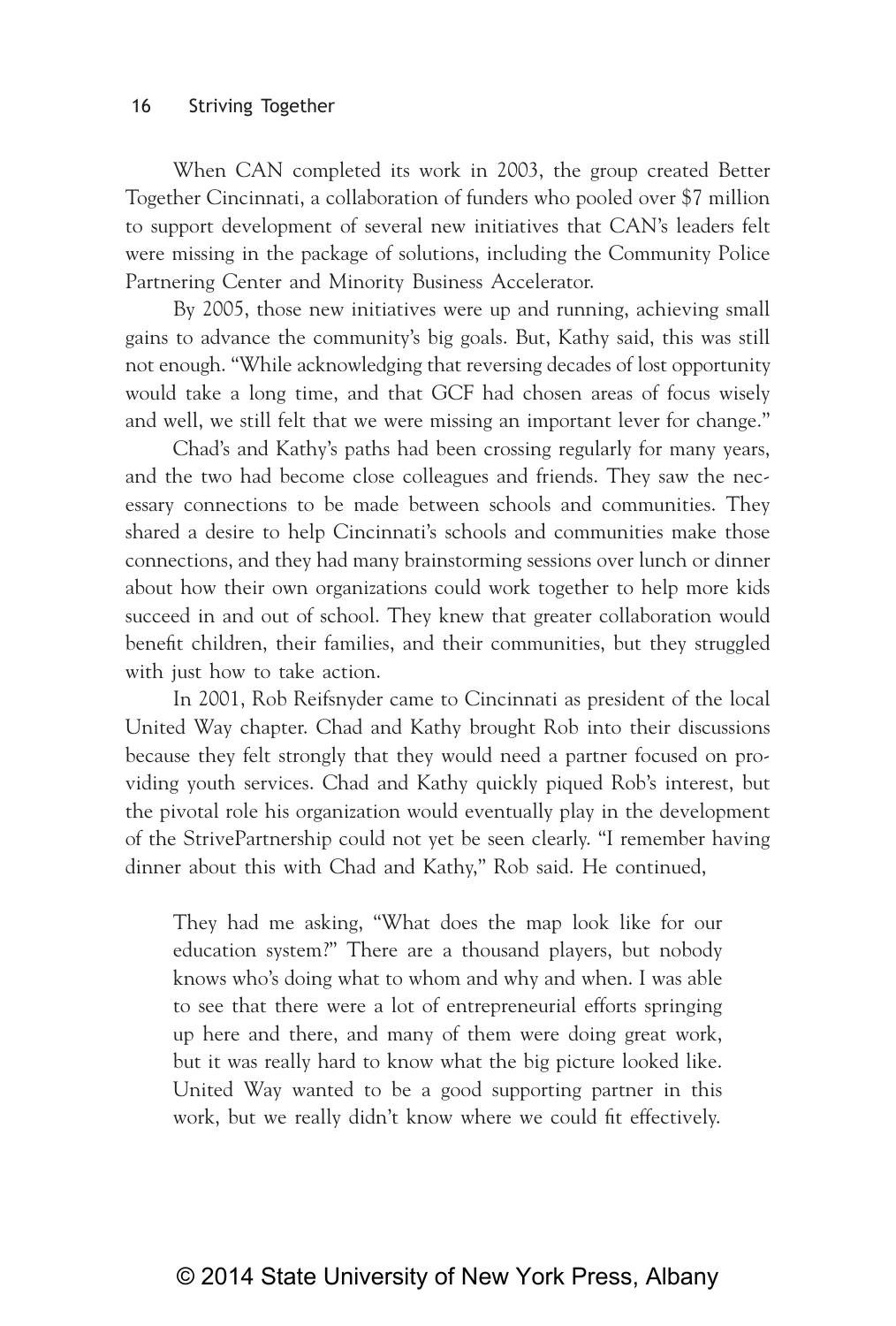Upon reflection, the StrivePartnership probably could not have happened without Rob's leadership in launching the United Way's Community Impact Agenda in 2003. It marked a critical transition from the United Way and its partners simply handing out grants to assessing how grantees moved specific outcomes. There was significant resistance in the community to using data in this way, but Rob persevered and helped leaders embrace more data-informed work.

Then, in 2003, Nancy was appointed to the presidency of the University of Cincinnati and arrived committed to the critical role of a university to engage deeply with its community.

She saw that a university's active engagement in the community was essential to that community's success, to creating good jobs and preparing people for those jobs, to raising the overall standard of living and quality of life. She knew that for the University of Cincinnati to reach its full potential, it needed the benefits of a thriving urban community. She also knew that being the head of a university meant more than being a campus administrator; it meant being a bridge to the community, reaching out and saying, "This university could help make this city the best place to live in America by asking: What can we do together to make that happen?"

Building a sustainable and successful Cincinnati, Nancy believed, would require higher education to forge strong links with P–12. This was something that Chad, Kathy, and Rob hadn't considered as they had been focused on making P–12 that primary driver. Nancy understood where higher education was falling short in its service to P–12, and vice versa, and where both could do better together. To really see high school graduation and college enrollment and completion levels rise, it was colleges and universities, not P–12 schools, that needed to get smart and serious about improving teacher training and working more closely with school systems to see that students were on track to be prepared for college. This meant cultivating relationships and forming partnerships. And it meant starting new conversations, which is what started happening in Cincinnati in 2003 when these leaders came together.

Based on her experience as the leader of a large, public urban research university in Milwaukee, and leading a network of similar institutions nationally, Nancy was ready to see UC merge its agenda with Cincinnati's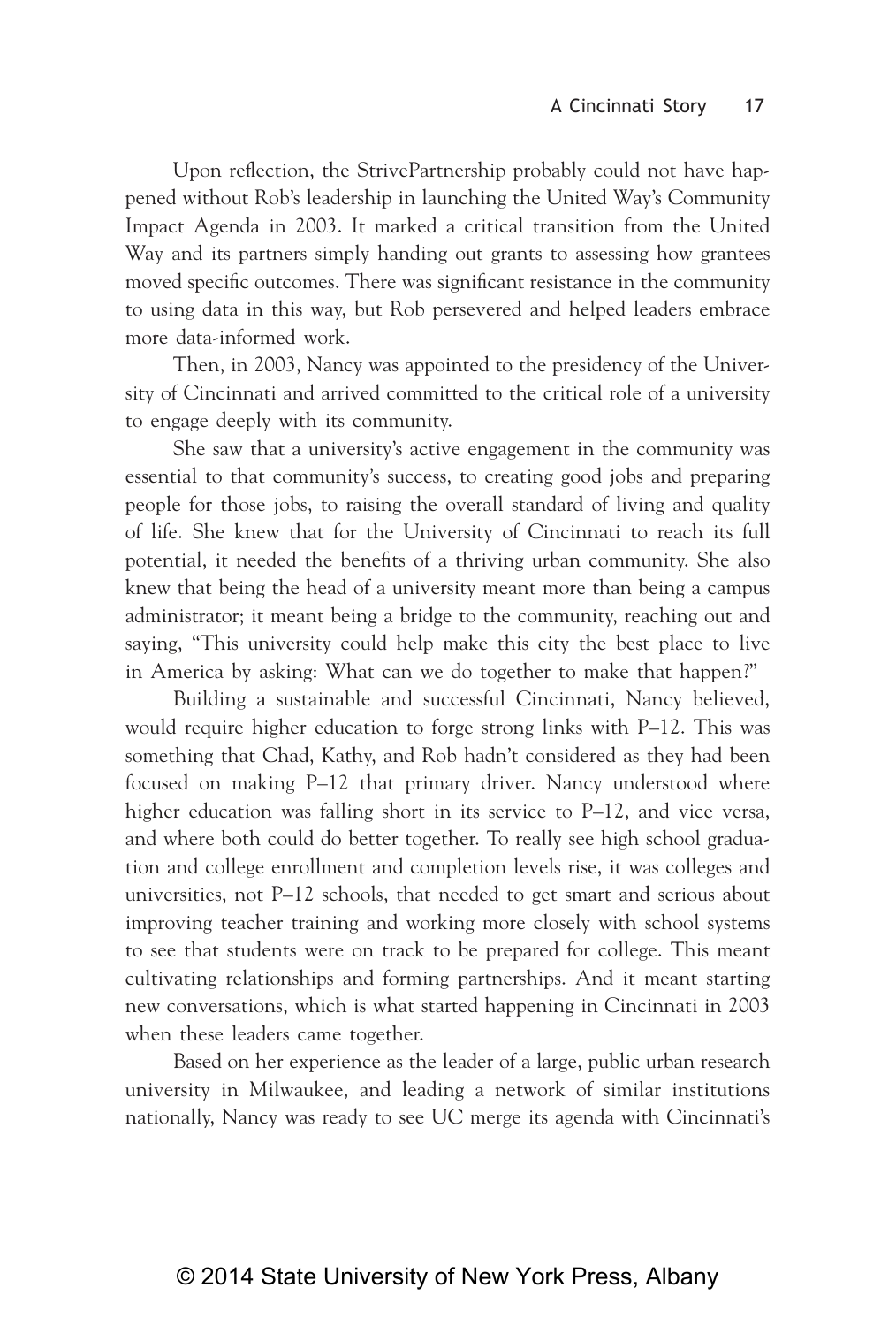future. She knew that future would be defined by our ability to educate better: a better college experience, better-prepared teachers to serve in our city's schools, and a better success rate for graduating high school students who are college and career ready. In the very early weeks and months as UC's new president, her calendar began to fill with meetings with the key people on campus and in the broader community who could make this vision a reality.

Chad had met Nancy years earlier, when she was dean at the College of Education at Ohio State University. But it was her work in Milwaukee that had really gotten Chad's attention. He saw that her approach sparked a new kind of university-community engagement that had far-reaching effects in the city, including the performance of its public schools. When he heard that she'd gotten the UC job, he dispatched a letter to her immediately, inviting her to meet him when she got to town.

The two met shortly after Nancy's arrival in Cincinnati and began to build the table that would become the initial StrivePartnership. "We were essentially soul mates, connecting on several levels," Chad recalled of those early conversations. "We were trying to create an atmosphere around public education of finding the common ground among schools, universities, and communities. We were trying to get everyone on the same page, and as president of UC, Nancy seemed to be elevating everybody to a higher plane."

The fall of 2003 was an intense series of reach-outs, connectionmaking, and meetings, as their table gradually expanded and more and more community leaders joined them in asking, "What can we do together to improve education outcomes in Cincinnati schools?"

While the discussions between Chad, Nancy, and a growing number of community leaders were steadily confirming the need for increased collective action, discussions in key K–12 sectors were anything but galvanizing. Meetings with the then–Cincinnati Public Schools superintendent started on a positive note, but he left the position before any action resulted from those discussions. His successor, who had been a deputy superintendent in the system but not part of those early discussions with the Partnership, initially closed the door to further dialogue, a position backed by the school board, which had appointed her with its own agenda and set of priorities. Not without reason, these district officials were suspicious of "help" from the outside. Far too often, partners come saying they want to work with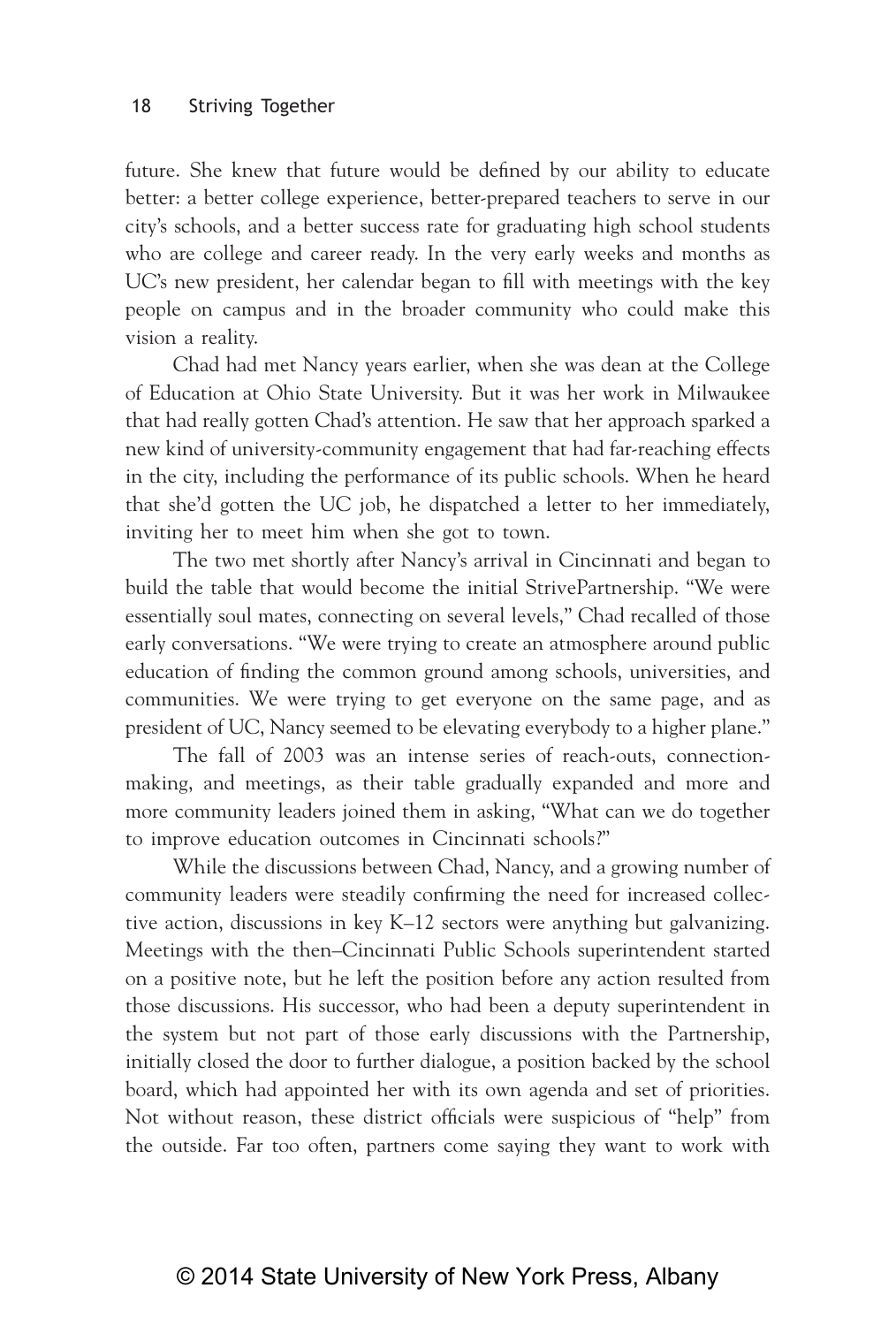school districts, only to try to impose their will down the road. As a result, district leaders felt distracted at best—burned at worst—by community partners who rarely respected their expertise.

Complicating the matter, the head of the teachers' union was engaged in bitter negotiations with the board and had sent a clear message that there was no place for this new partnership at their table.

This initial resistance in Cincinnati prompted Nancy and Chad to expand their reach into the neighboring school districts and higher education catchment areas. The idea was that if they could get these surrounding systems to sign on, Cincinnati would be more open to getting involved. The strategy worked. Growing cross-sector support became evident, and the Cincinnati Public Schools began to realize that they stood to benefit from the effort.

Former Covington Public Schools superintendent Lynda Jackson recalled,

Originally, we thought we should get involved with the Strive-Partnership because of money, and I think the district jumped on the train to follow the dollars. Then, as it evolved and things came to fruition, we realized it wasn't about the money. It was about thinking systematically about how we could build partnerships to improve student achievement in schools and work on the whole child, not just the academics, but also with community partners and parents and get everyone around the table.

Discussions with two area university presidents had quickly provided the added value Nancy and Chad needed. Father Michael Graham, president of nearby Xavier University, and Jim Votruba, president of Northern Kentucky University, located a short distance across the Ohio River, were also instrumental in the development of the Partnership. With the presidents of three major universities in the area vowing to develop a more coordinated approach to education from its earliest stages through college, P–12 support began to fall into place.

"We were concerned that too few students from our urban core were going on to college, and, if they did go on to college, too many were ill prepared to succeed," Jim recalled. He continued,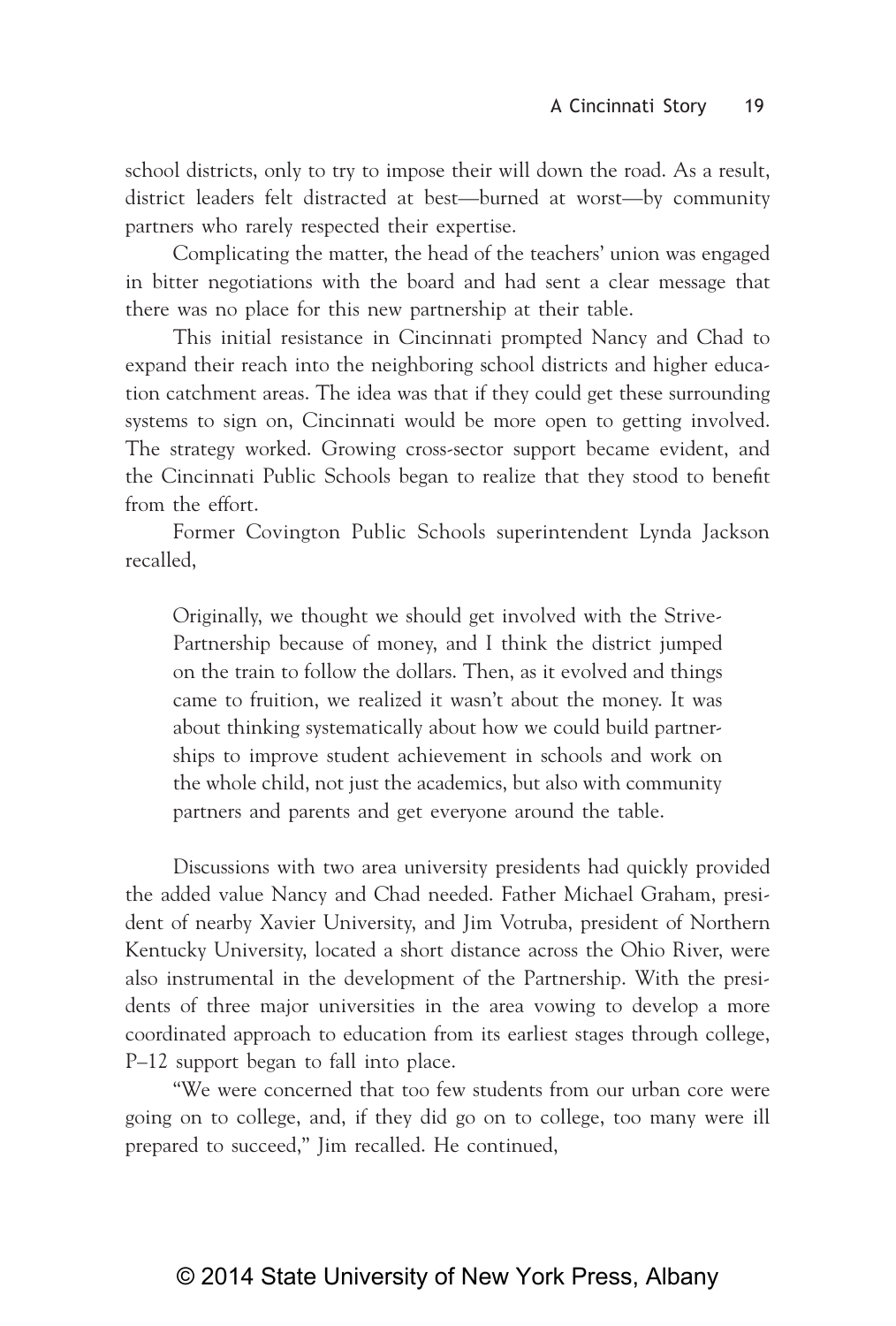#### 20 Striving Together

Each of us understood that college readiness required more than a focus on the junior and senior year in high school. A more comprehensive approach was required to align the in-school and out-of-school development of children and to focus on the entire education continuum from early childhood through high school and beyond. What began as a college readiness conversation quickly became a conversation focused on comprehensive urban education reform. I became involved in this initiative because I felt it provided the best opportunity to impact what I believe is the most important challenge confronting our nation. I continue to feel this way today.

Michael Graham echoed this sentiment:

Too often, we have tasked our schools to solve alone problems they are incapable of solving, problems whose origins in poverty and social change schools simply cannot solve alone. This kind of partnership enables a community to see how all of these issues exist on a continuum, understand what research tells us are the most effective levers for intervention at the crucial steps along the way, and muster integrated community support to enact change that works. As a priest, I grieve at the lost human lives our inaction creates. As a university president, I worry that not enough young people are adequately prepared for college. As a citizen, I fear that we are on the slippery slope of becoming a has-been, second-rate nation. Education is our future—individually and collectively—and this is a new way of addressing how we can get better results out of our educational systems.

This core group of top-level leaders from the region's three major universities, the school districts, and key social agencies and foundations later added the executives of several of the region's major employers and charitable foundations, leaders in early childhood education, and the directors of such civic groups as the Urban League. The Partnership ultimately became a broad and potent mix of leadership, skills, and influence, united by a broad common interest in improving education in the region.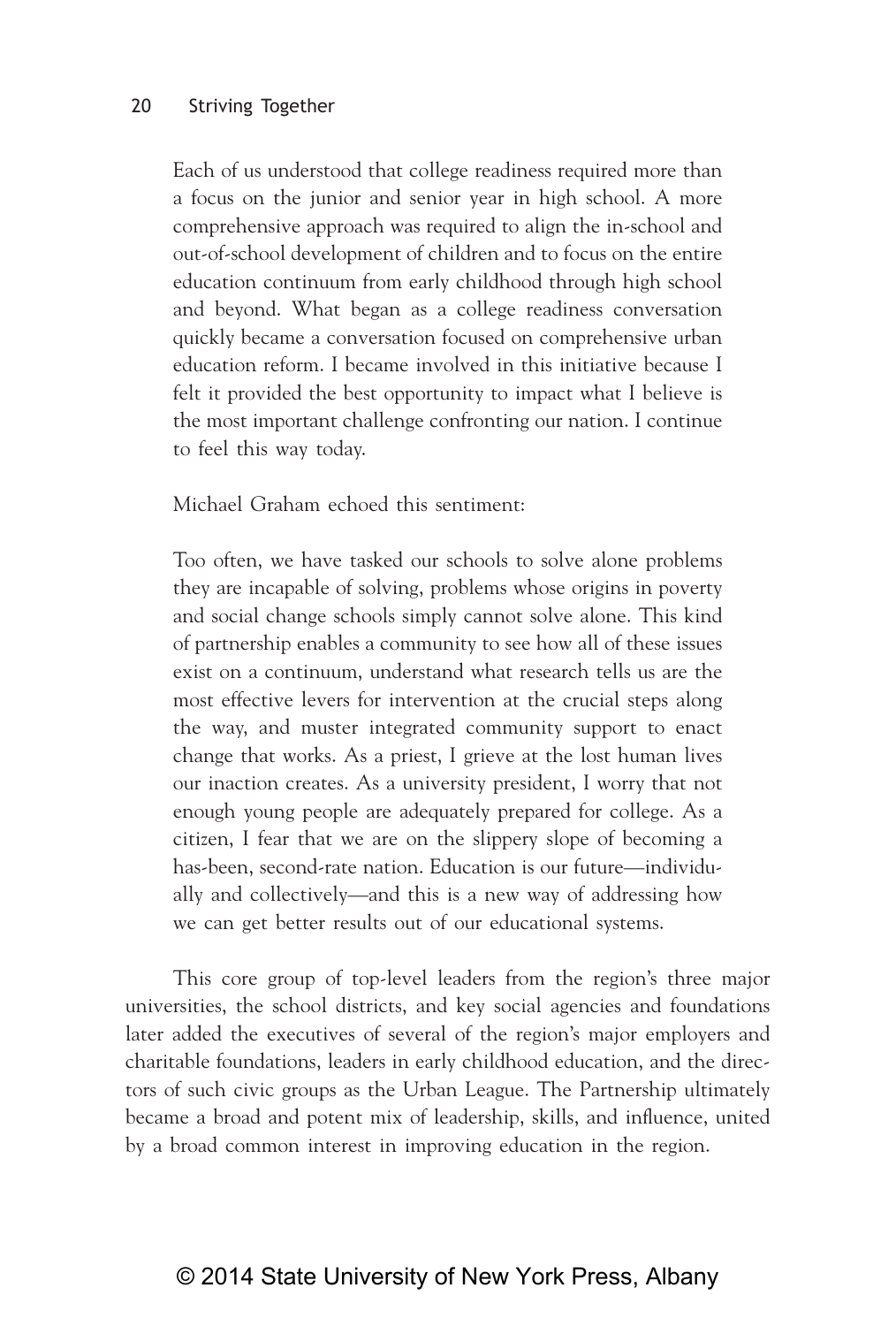The initial work consisted of significant outreach to the community as a whole. In addition to summarizing themes from years of engagement, community partners held a host of forums. In one gathering at Ninth Street Baptist Church in Covington, as one community member spoke highly of an after-school program she believed kept her child off the streets, another resident expressed anger and frustration that she was not aware of that program, that it was essentially left to chance as to whether her grandchild would be able to take advantage of the opportunity. And it became clear: With assets as precious as our children, we simply could not leave their future to chance.

Over the next four years, the conversation evolved, but the evolution was not always seamless or easy. We hope that the lessons learned in Cincinnati and Northern Kentucky, and the early experiences of other sites discussed here, can help other communities convene the necessary partners and seat them at the common table in a more timely and efficient manner.

#### A New Way of Doing Business

The community rallied around the concept that it was "program rich and system poor," but nobody had a clear path to determine what it meant to be "system rich." One thing was clear: Leaders from across sectors would need to work together, arm in arm, to develop a new way of doing business. Because this was not part of anyone's job description in particular, the Partnership would need, as Jim Votruba said, someone to wake up every day thinking about how to create this system by weaving together "what works" among the massive variety of programs and services in operation locally. It would take, the partners joked, something of a "cat-herder," someone with the problem-solving and task-management skills to bring together even the most complex set of professionals and programs.

KWF loaned Jeff to play this role and report directly to the community leaders at the partnership table and not to the KWF board. This decision gave Jeff increased credibility with the partners because it was their strategic direction he was tasked with carrying out, not KWF's or his own. Jeff listened to what the partners were interested in accomplishing together and formulated a strategy that kept them focused on their collective vision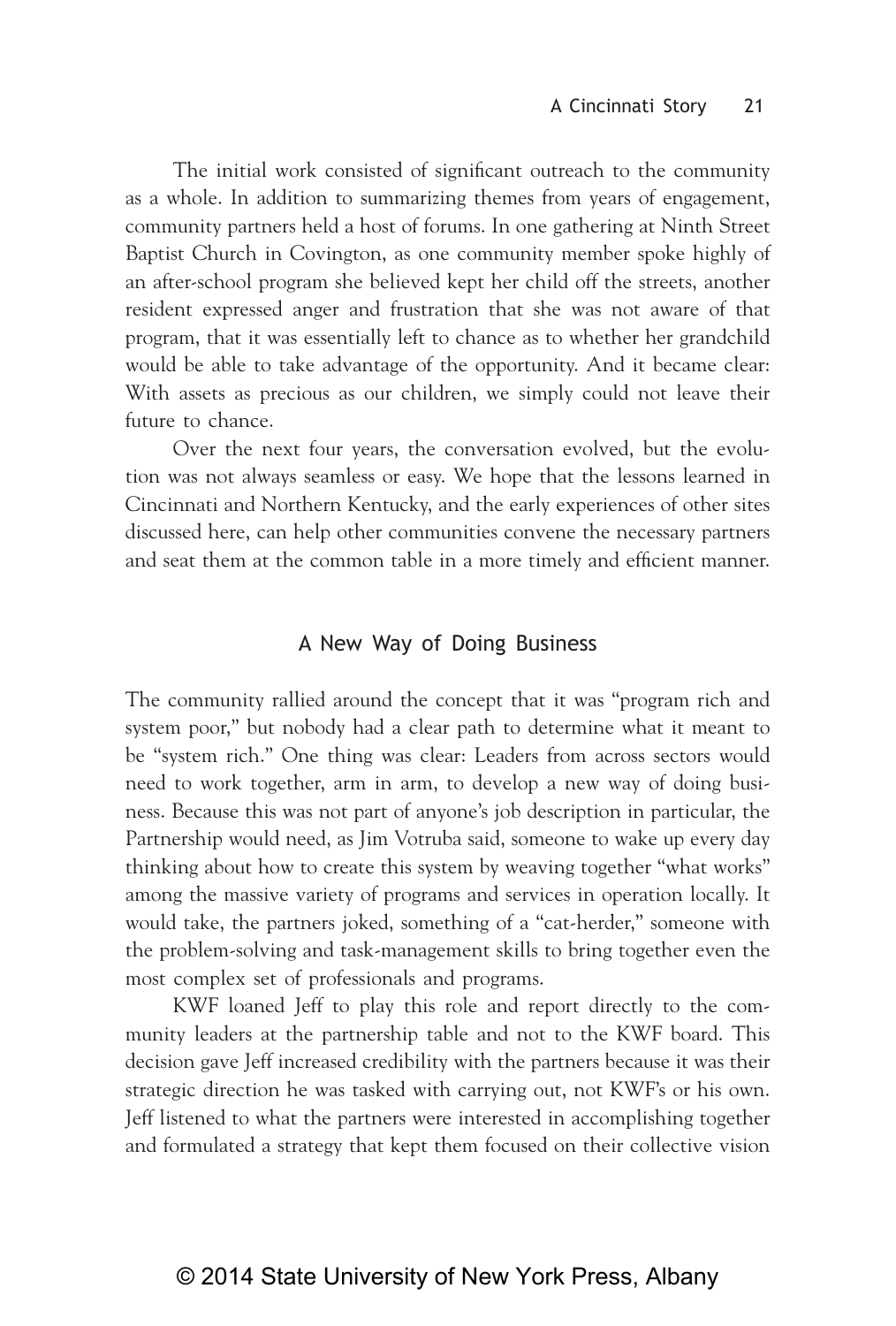#### 22 Striving Together

while meeting the "enlightened self-interests" of each partner. This way they could justify to their own boards why being involved in the Partnership contributed to their individual purpose.

The strengths and purposes of the different partners shaped the path of the work. Procter & Gamble helped lead a process to market the work. The districts were able to clarify what they really needed from the Partnership to help improve their bottom line: student achievement. And investors were able to identify the information and data they really needed to make more informed decisions. All of the partners embraced the concept of Robert Greenleaf's servant leadership without ever explicitly referencing it in the work:

The servant-leader is servant first. It begins with the natural feeling that one wants to serve. Then conscious choice brings one to aspire to lead. The best test is: do those served grow as persons: do they, while being served, become healthier, wiser, freer, more autonomous, more likely themselves to become servants? And, what is the effect on the least privileged in society; will they benefit, or, at least, not be further deprived?<sup>6</sup>

With this approach to leadership as a foundation, the partners were willing to let KnowledgeWorks provide the staff to act as the "backbone," supporting a collective vision for the community as a whole. Their courage to lead in a new way made it possible for this work to come to life.

#### Articulating a Shared Cradle-to-Career Vision

The questions remained: Where do we start? Where should we begin to address the massive challenges confronting children in the region, especially those from poor families? What leadership roles might the various partners play to make sure the work is owned by the community, not a select few?

Given the critical mass of higher education leaders, the obvious first focus was college access and success, which fell squarely in the group's domain. Chad provided "backbone" staff at KWF to support the effort,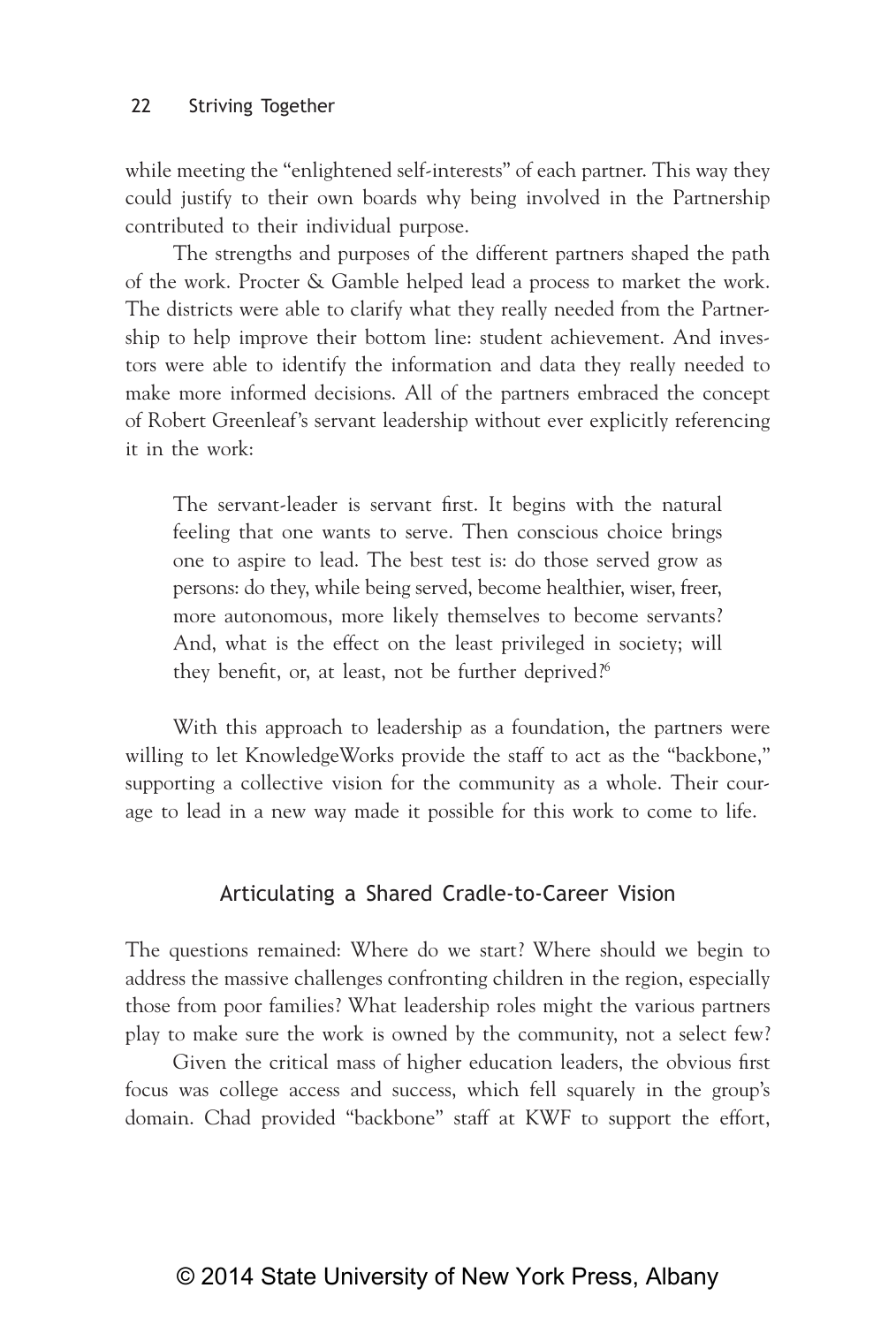under Jeff's supervision. Shortly thereafter, extended meetings were held at each of the three universities bringing together a diverse array of individuals committed to providing strategies and resources to make college access a reality for many more students, especially poor and minority youth support. At this stage, the effort was known as the College Access/Success Partnership (CAP).

By the summer of 2005, the CAP participants had formulated a vision and a mission for the Cincinnati/Northern Kentucky region; all students would have access to higher education and the opportunity to succeed in earning a degree. The education, philanthropic, civic, business, and nonprofit sectors would provide necessary academic and financial support by strategically aligning programs and initiatives throughout the region that promote college access and success. CAP's mission embraced three primary goals. First, CAP staff would coordinate existing college access and success efforts throughout the region by mapping their efforts. Next, they would align those efforts with the needs of postsecondary institutions, school districts, schools, and students and their families. And finally, they would monitor their implementations and measure their results.

While improved college access and success had now been defined as CAP's ultimate goal, it became clear as Jeff and his staff delved deeper into student data and an evaluation of existing programs that the region was "program rich and system poor." There were numerous programs that were serving youth with the goal of increasing college access and success locally, but taken together, they were not moving the collective dial. One of the core problems was not a lack of *effort* but a lack of *coordination*.

It was also clear that the obstacles standing in the way of college access and success among kids locally began much, much earlier than high school. Conditions surrounding children's lives both in and out of school—often before they were even school age—were at the core of the problem. This realization had the group circling back to the concept of the leaky education pipeline and their earlier focus on a wider effort that spanned that pipeline from cradle to career.

"The conversation became, 'Well, what is keeping kids from going to college anyway?'" Chad explained. "First we thought the problem was in high school, but then we realized it was elementary schools, and then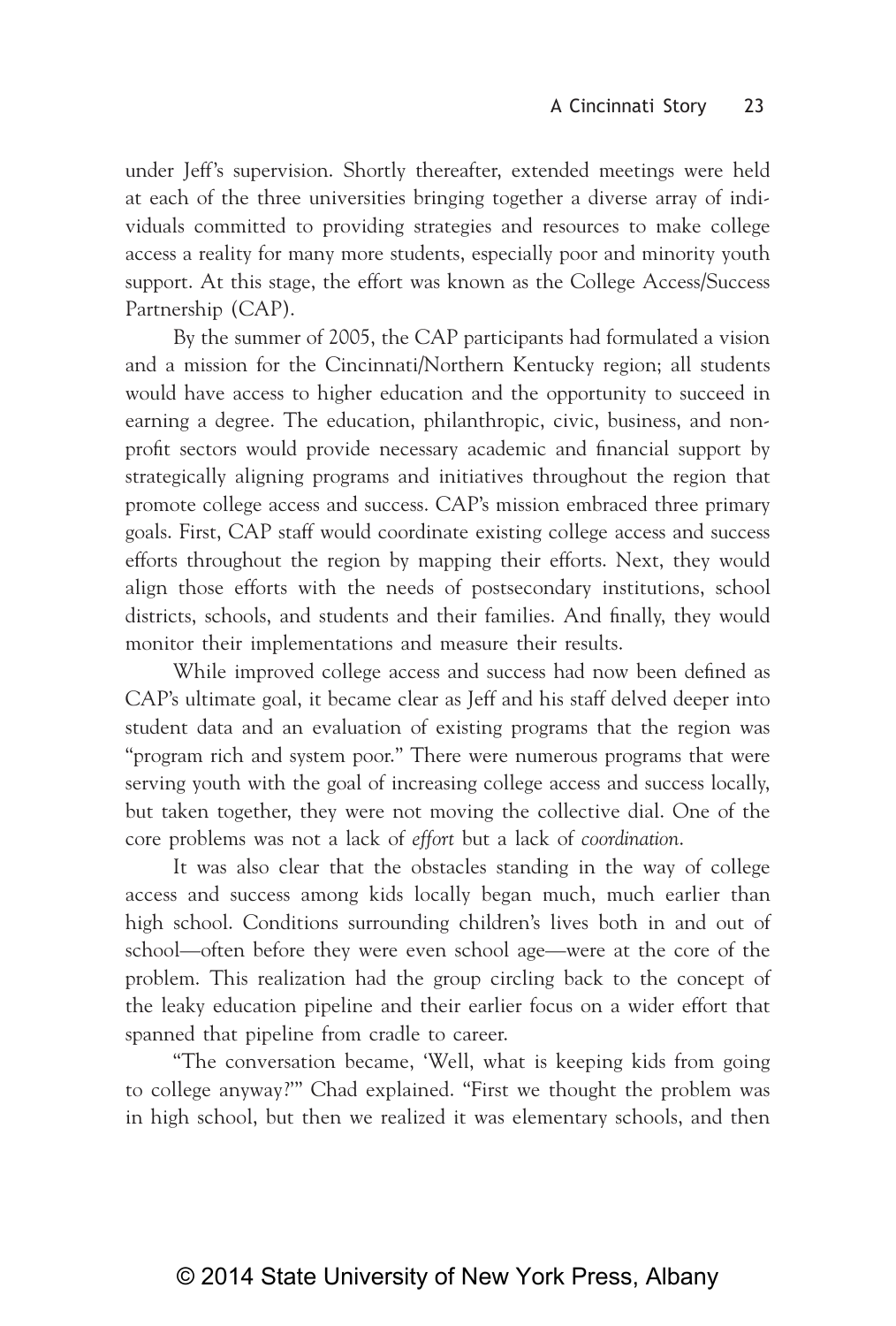"Education is our future individually and collectively and the StrivePartnership is a new way of addressing how we can get better results out of our educational systems."

—Michael J. Graham, SJ

finally, we said, 'this goes as far back as preschool.' And that is how it all began."

As their vision continued to take shape, partners began to pinpoint predictable and prevalent problems that confronted children at every stage of the pipeline and discussed interventions that could help children navigate those challenges and stay on the desired

educational course. These discussions were the beginning of what later became the "Student Roadmap to Success," which was first sketched on a napkin at a local pub by a few key partners who were struggling to capture the new vision conveyed by their peers.

The roadmap was intended to be a visual depiction of the Partnership's ambitious goals for the region, serving students in school for the length of the pipeline but also providing more coordinated out-of-school supports beginning as early as a child's preschool years.

Nancy pulled together a UC team led by Larry Johnson, dean of the college of education and an outspoken advocate for youth, and his associate dean, Nelson Vincent, who worked with a cadre of talented doctoral students to develop the roadmap, a version of which StriveTogether still uses today. The roadmap went through several iterations before it was embraced by cross-sector leaders and began to be viewed as a guide for action late in 2005.

Asked to explain the importance of the roadmap, Chad said that one of its most valuable aspects is that the roadmap gives everyone involved in the process a complete mental picture of the work itself, beyond their individual scopes. "We come to this from so many different disciplines. We filter goals through our own mental processes, understandings, and emphasis," he explained. "The roadmap creates a mental model that causes everybody to suspend their view of the world and see the bigger picture. Because we all think in pictures, and the roadmap essentially gives us a picture of our interventions and what we are setting out to accomplish, it is a transformational tool."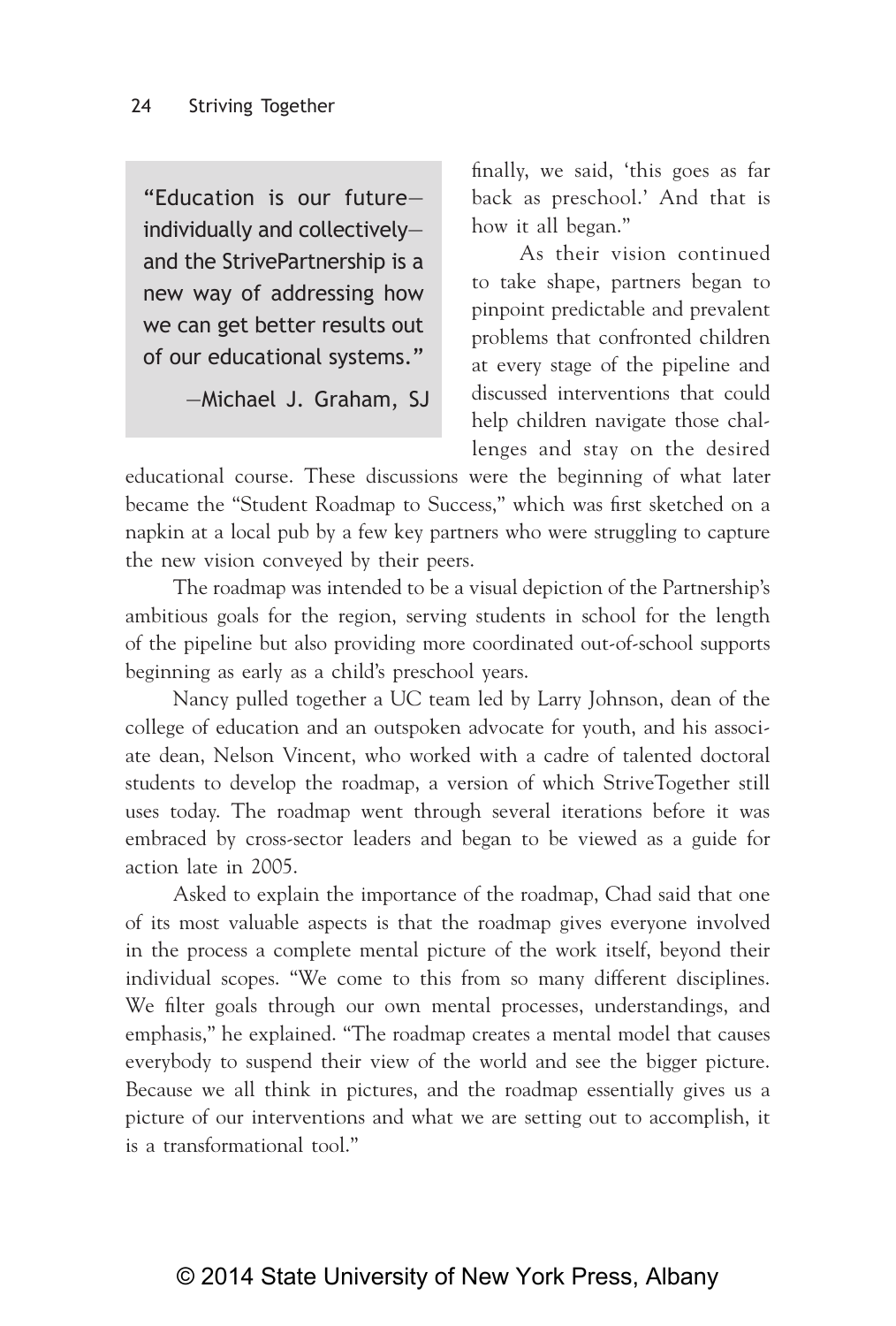

# Student Roadmap to Success **Student Roadmap to Success**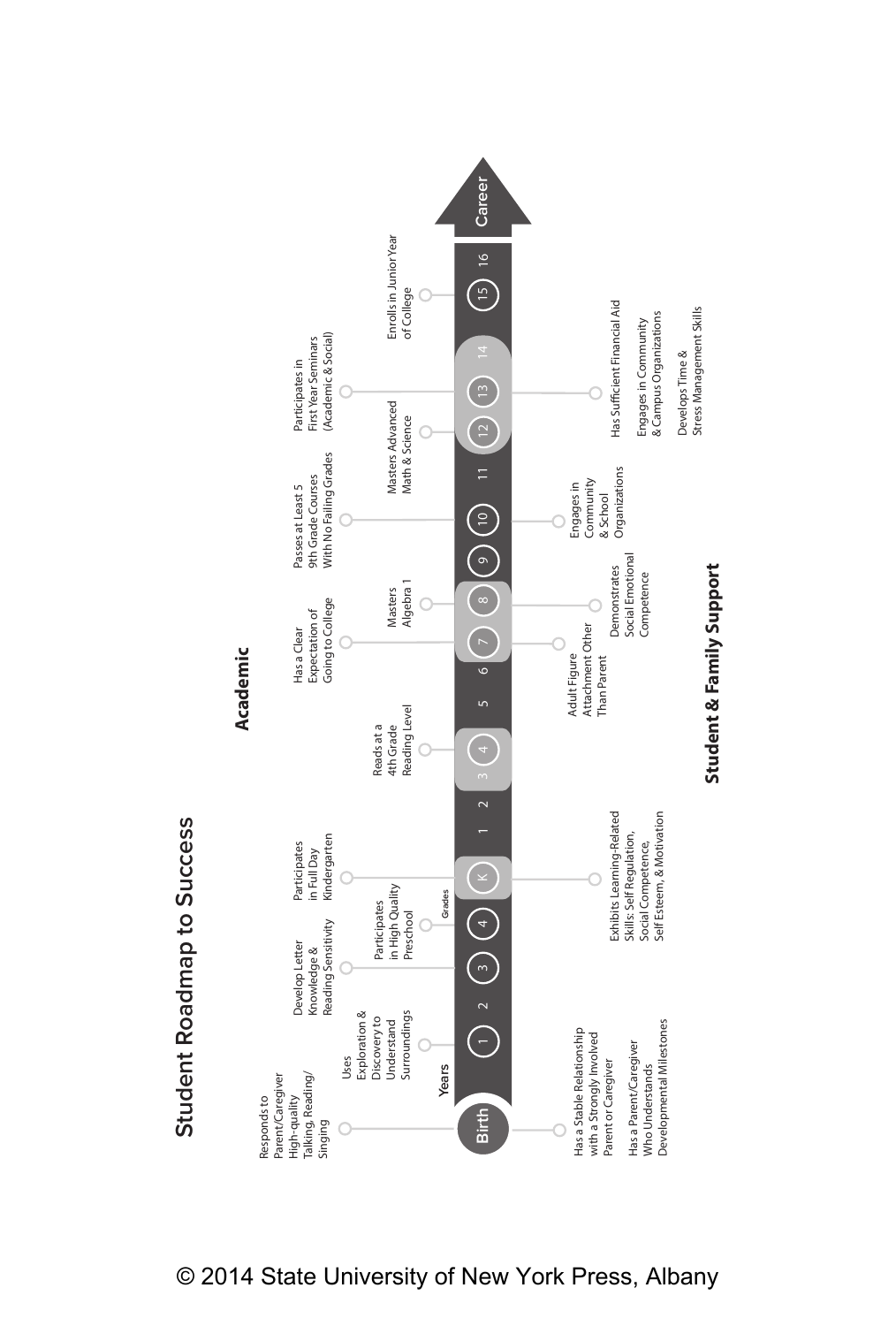#### 26 Striving Together

Going forward, we started every meeting with a display and reference to the roadmap, because of its compelling visual map of the journey from prenatal care and birth to career, and every important educational intervention along the way. It also kept the focus on academic assessments and improvement mechanisms (above the line) and critical social, family, and community supports (below the line) that ensure that children and youth arrive at school healthy, happy, and ready to learn.

#### The Way Forward: Launching the StrivePartnership

About three years into this dialogue, we got collective sign-on across Cincinnati and Northern Kentucky. The group's early focus on college access and success had provided an impetus for a broader vision, one that is depicted by the roadmap and underscored by the continuing leaks in the area's education pipeline. It was time for *collective action*—a more closely coordinated *system* of education in and out of school—that would serve every child, every step of the way, from cradle to college and into career.

The Partnership planned a public launch for the summer of 2006. We felt it was important that the start of our collective action commence in a symbolic manner that demonstrated both the boldness of our vision, which was shared and would be carried out by a broad cross-sector group of partners from both sides of the Ohio River, the likes of which the region had never seen.

Among the many bridges that span the Ohio River, only one is purple. Locally referred to as the "Purple People Bridge," its official name is the Newport Southbank Bridge. The bridge has long been closed to vehicle traffic but was repaired and reopened to pedestrian and bicycle traffic only in 2003. Rather than dividing the two states and four neighboring cities, the Purple People Bridge is a strong connector of the vibrant banks on both sides of the river. We felt it would be an ideal spot for our public launch. And so it was. On a sunny August 16, 2006, morning, hundreds of people from both sides of the river met in the middle of the bridge to finally and officially launch the StrivePartnership of Cincinnati/Northern Kentucky.

We knew we needed more than just the roadmap at the launch. Initially they planned to do a landscape analysis of all the resources avail-

## © 2014 State University of New York Press, Albany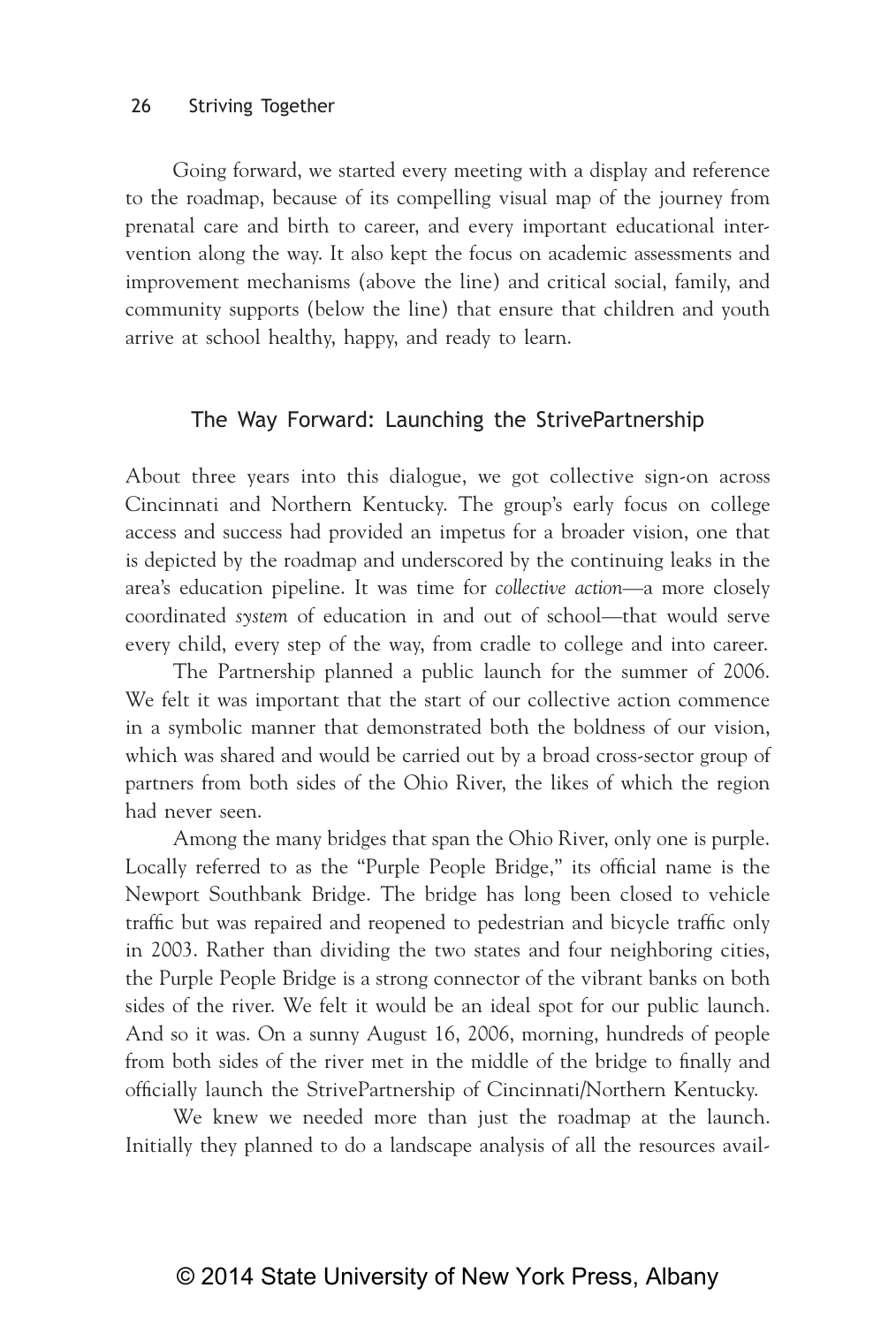able to children and youth along the cradle-to-career continuum. But Rob Reifsnyder had seen enough of these in his day that amounted to very little, and he warned the partners not to "asset map our way to nowhere." Based on the very challenging work the United Way had done to launch the Community Impact Agenda that marked a shift for simply funding programs to driving improved outcomes, he recommended we first agree on goals and measures. This would, he noted, give partners a concrete way to measure whether their collective work was actually having an impact.

In hindsight, this decision may have been what enabled the Partnership to stick. The primary focus on outcomes and their sustained improvement was what differentiated this work from previous efforts at collaboration. While those efforts centered on launching new programs or initiatives, this effort would be all about using local data to identify what is really working to improve the overarching outcomes. In all of this work, the

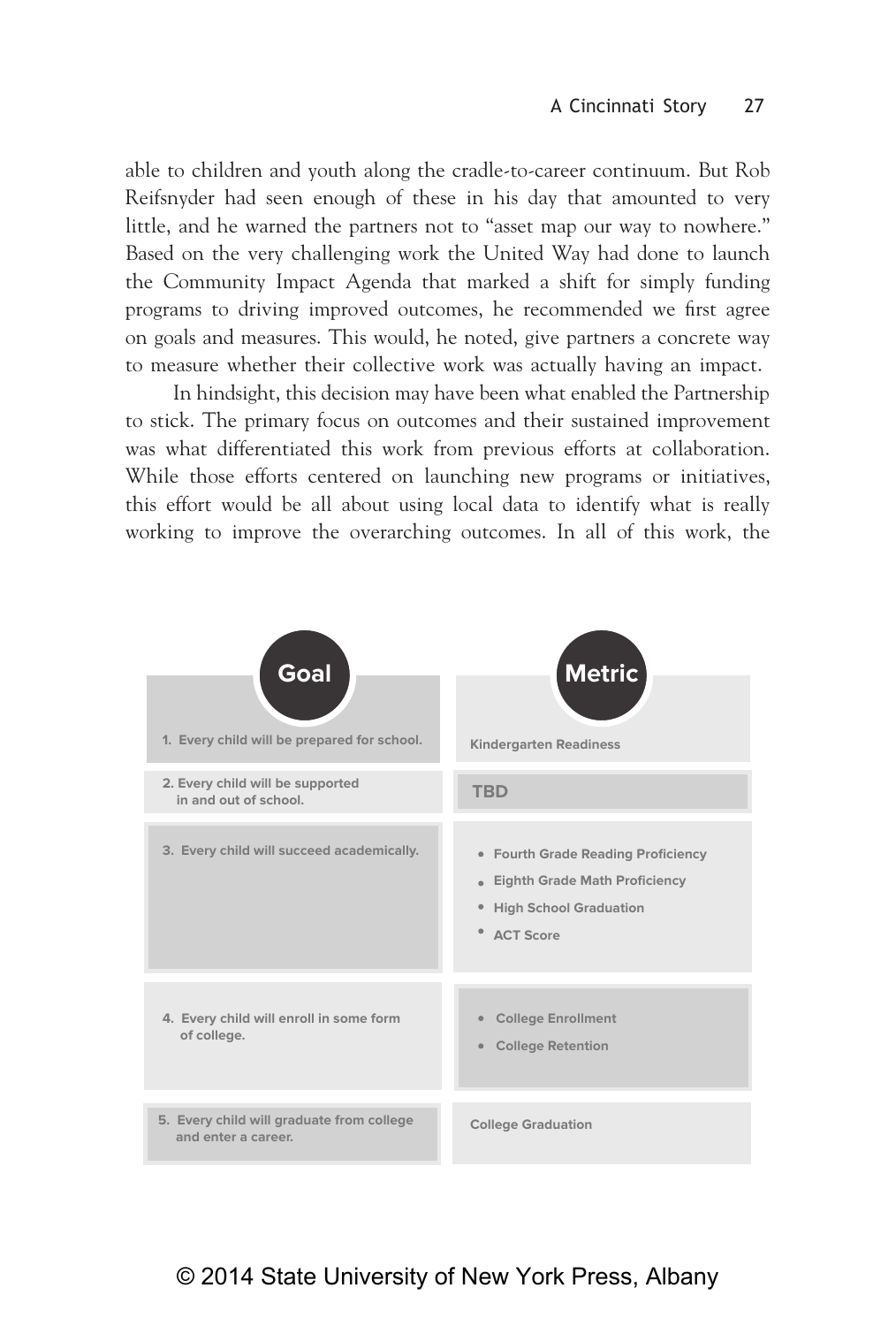central question became: "How do we bring *what works* to scale to move the collective dials that had been stagnant for so long?" The data-driven approach to decision-making CAP embraced has since proved to be the only way to achieve a true collective impact.

In the end, the partners identified five major goals that the Partnership would collectively work to achieve and specific outcomes they would track annually to assess their progress.

Right up until the time of the launch, the Partnership had still been calling itself CAP, a title that marketing experts at Procter & Gamble felt was "too mundane" for the transformative signature effort taking place. In answer, UC's earlier development of the roadmap was expanded to include the larger task of branding, with the UC team ultimately naming and designing all of the materials used at the launch.

The community was rejuvenated by the launch. In an editorial published that day, the Cincinnati Enquirer observed, "This partnership looks like the real deal, and is making us an offer we dare not refuse." A new energy began to ripple through Cincinnati and Northern Kentucky as families, teachers, community leaders, businesses, and others began to view the StrivePartnership with high expectations for the future of their children and the cities in which they lived. The Partnership had been successful in conveying that this was not a program or even a set of programs. It was a system that would facilitate collective, data-driven action for the betterment of the community at large. The Partnership, and the communities it set out to serve, were now primed for that action to start taking place.

#### Building a Cradle-to-Career Civic Infrastructure

Having KWF at the table from the beginning as a "backbone organization" gave the StrivePartnership a critical leg up. This kind of support and infrastructure is critical to any partnership's long-term progress and sustainability. Unlike Cincinnati/Northern Kentucky, most communities that undertake this work do not have this asset in place until a concerted effort to establish one is made.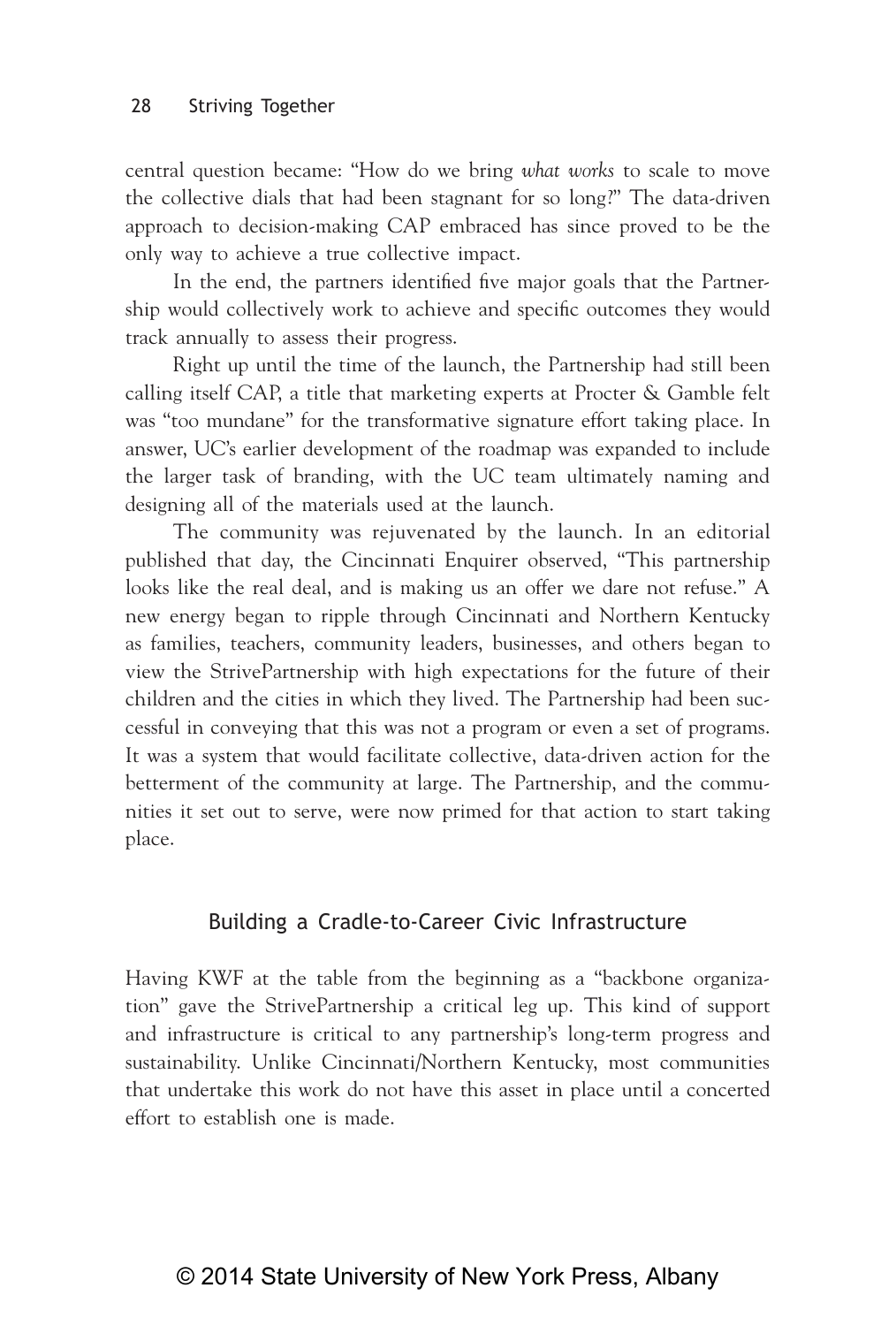Pat Brown, a former KWF staff member who then went on to work with Nancy to bring similar initiatives to communities in New York State, spoke of the organization's role in making the effort possible and how its unique mission fosters ideas and innovation from within. "KnowledgeWorks is an operations innovation incubator," she said. "Their mission is to not only provide funding for social innovation but to get involved in the dayto-day operations of the initiatives they funded."

In Cincinnati, KWF's early commitment enabled the Partnership to reach the point of public launch with a backbone staff and fairly sizeable operational budget in place, and it afforded them time to spend focusing on other aspects of the Partnership such as the goals and outcomes. At the time of the launch, the Partnership also had some early in-kind support, with a loaned executive from Procter & Gamble and several point people from UC. There were early funding partners as well in the United Way, Greater Cincinnati Foundation, and Procter & Gamble. In retrospect, the only problem with this backbone support was that it dampened incentive for the Partnership to do any early fundraising, so its broader base of funding partners did not come until much later.

Likewise, it was not until years after the 2006 launch that the Partnership saw the need to define the building blocks, or the core characteristics, that were enabling their work to have an impact where other efforts locally and around the country had previously failed. The group began to refer to it as the process of *building a cradle-to-career civic infrastructure*. In the same way networks of roads and bridges join to create our nation's transportation infrastructure, a new *civic* infrastructure that connected the region's educational schooling and programs with the rest of the services locally that supported the growth of children and families and combined to shape their society's future was the *system* these cross-sector leaders had long been working toward.

The term "cradle-to-career civic infrastructure" is also meant to define the new kind of leadership we had embraced. Much of the Partnership's success toward having a collective impact was made possible by a collective notion of shared vulnerability and responsibility.

This began to define the collaborative process that had unfolded among them. Still, a more detailed framework was needed to support the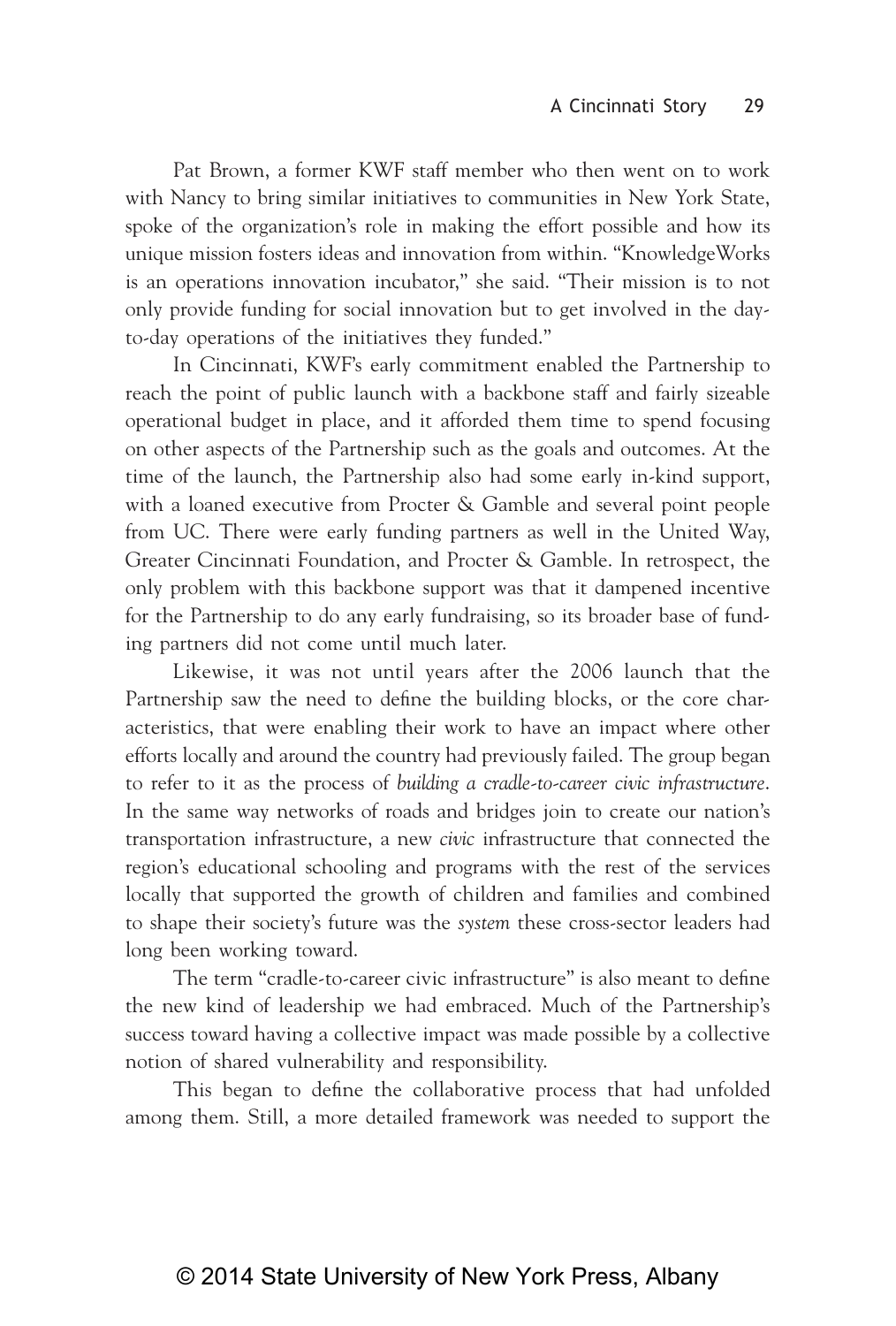momentum we were building, something concrete that could guide the process and keep us on track.

Fortunately, an important new partner would soon emerge and help us to achieve just that.

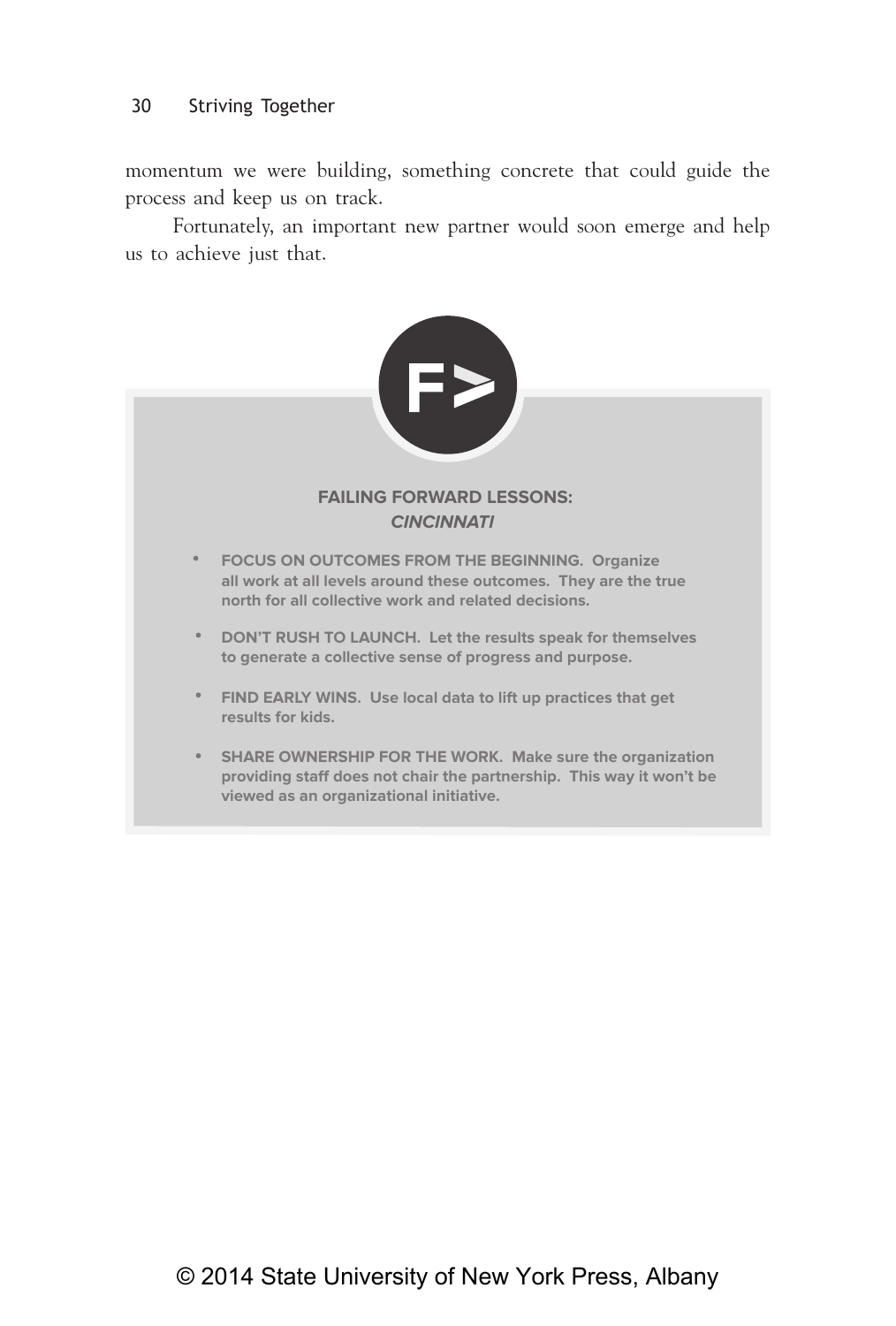#### CHAPTER 2

# Paving the Way for Quality Replication

# A Framework for Cradle-to-Career Civic Infrastructure

In the summer of 2007, Nancy was invited to participate in a working session convened by the Brookings Institution and hosted by the Rockefeller Foundation at its retreat site at Lake Como in Bellagio, Italy, that was attended by more than 40 key leaders of urban renewal. The session is where Nancy first met Ben Hecht, the incoming CEO of Living Cities, a collaborative of 22 corporate and foundation philanthropic entities focused on creating a higher standard of living for low-income urban residents. The two discussed the educational responsibilities shared between cities and universities, and Nancy piqued Ben's interest in the cradle-to-career work in Cincinnati.

After a series of follow-up meetings back on U.S. soil and continued conversations, Living Cities offered to support us to document/codify the activities into a concrete framework, to test whether this framework could be replicated in other communities.

With the support of Living Cities, we were able to have a KWF staff member, Pat Brown, observe the interactions, decisions, and activities as well as research the processes that had brought the Partnership to its current position, asking, "What are the key conditions that must be in place for this kind of partnership to succeed?" and "What are the criteria that each of those conditions must meet?"

Over time, this information was distilled into a tool called the Framework for Building Cradle-to-Career Civic Infrastructure. The Framework has evolved over time and has likely not yet reached its final form. However, the four *primary* building blocks, or "pillars," originally identified remain virtually unchanged.